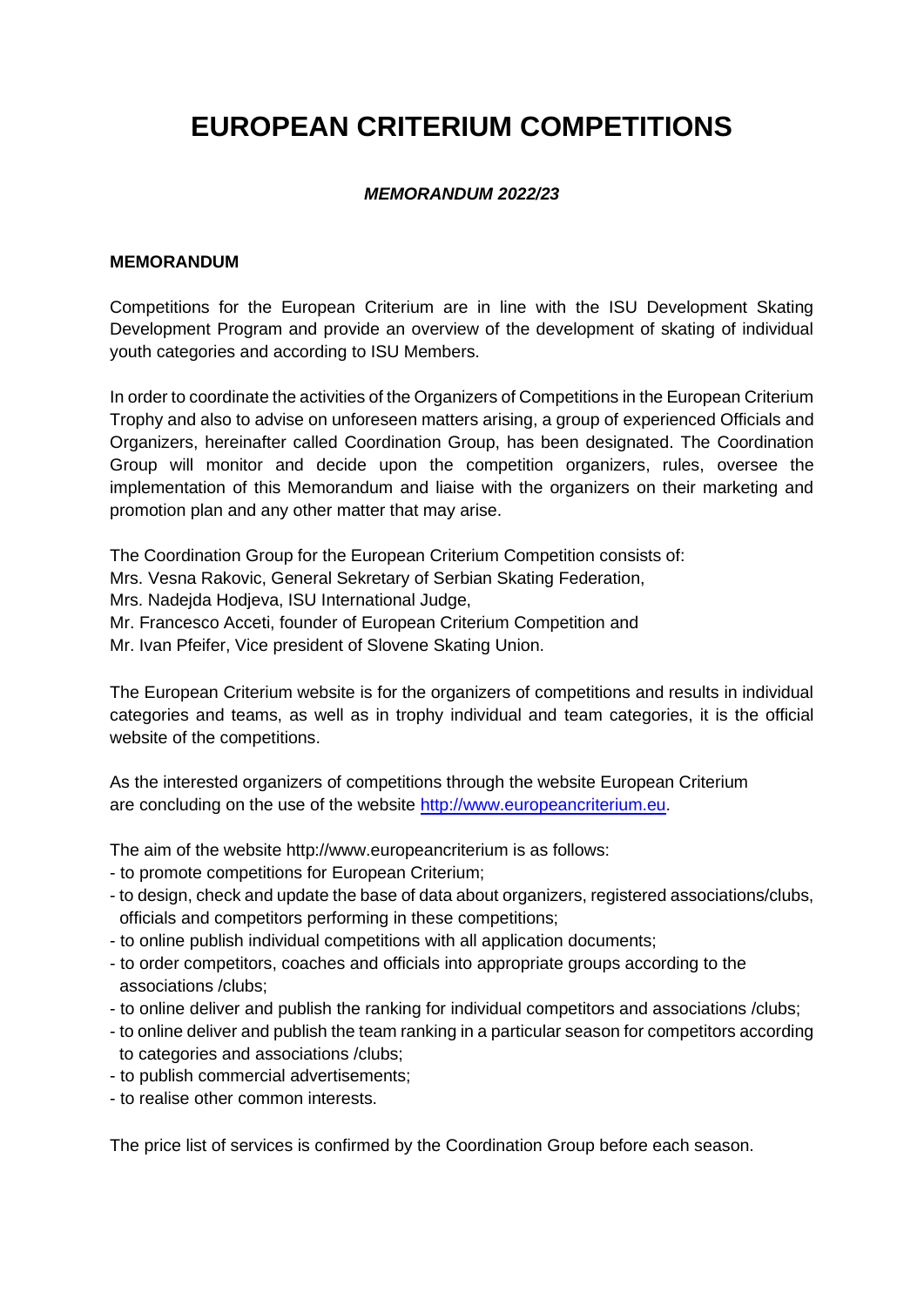The organizers of competitions of European Criterium, which are published in ISU Calendar, are responsible to organize their own competition. The events will have two parts:

- ISU Competition in categories Novices and older groups,

- Interclub Competition only for Cubs and Chicks.

Competition not published in the ISU Calendary can be announced as an Interclub Competition in all categories.

## **PARTICIPATION**

A participant is a skating federation, skating club or skating association.

The athletes are allowed to compete only in their age category in the interclub competition. Age requirements for Advance Novice, Junior and Senior category are according to the ISU regulation. Skaters must compete in the same category on all competitions of the European Criterium series. Skaters are allowed to compete only in one category.

## **ENTRIES**

Two months prior to the date of the competition, the organizing committee must publish the competition announcement together with the planned schedule (times for individual categories) and a list of the possible places of accommodation for the athletes. The Announcement must be sent to EC web administrator ( european.criterium@gmail.com ).

#### Entering to ISU competition:

Competitors taking part in Novice, Junior and Senior categories may be entered through their respective ISU Member Federations and clubs.

#### Entering to Interclub competition:

Entries for Cubs and Chicks categories may be accepted only by clubs.

Each club or federation can enter two male athletes and two female athletes to each of the seven male or eleven female categories. The Organizer has a right to make exceptions and accept additional entries from clubs and ISU Members.

#### **MUSIC**

After confirming and sending new registration data of selected competitors it is mandatory to add files with music the competitors need for their performances.

The process anticipates that competitor's application is in the pending status first. After confirming there is an option to attach the appropriate music file to competitor's application.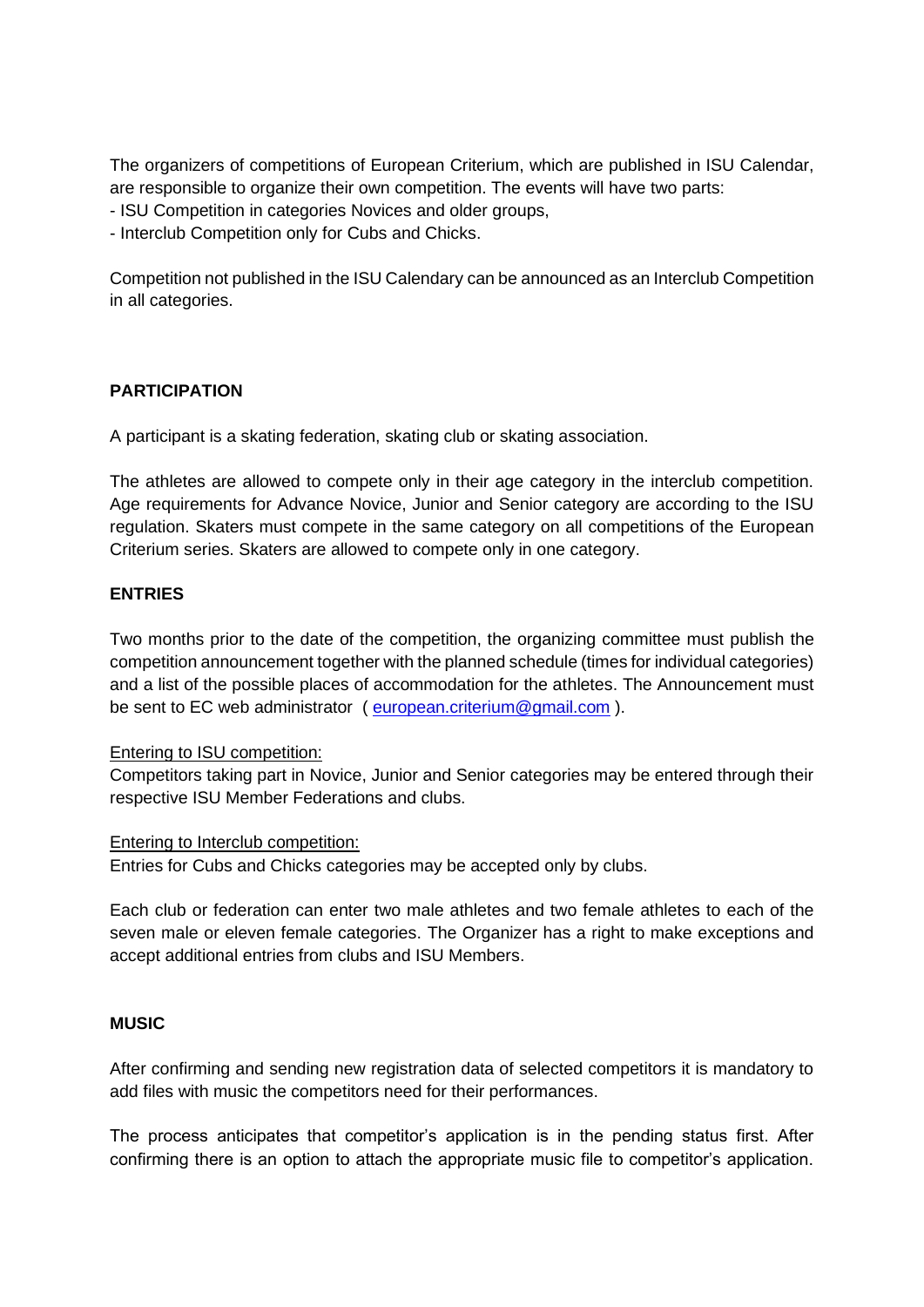When the file is attached to application the status of competitor's application goes to active status and the competitor is included in the official competitors list of selected competition.

Advanced, Junior and Senior Categories have to attach two music files for valid active status of competitor's application (Short program and Free Skating program).

Mandatory music format is .mp3 file format.

Applicants (representative of club or national skating association) is given the option to replace the files with music three day before the competition starts.

Organizers of competitions can download a music file of selected competitor and download a full package of files ordered and grouped by the categories.

Competitors must have copy of their's mp3 files on USB key (or any external USB drive) t

## **TECHNICAL DATA: CATEGORIES**

#### JUNIOR LADIES

Short Program: Max 2 min 40 sec, +/- 10 sec

The required elements to be skated are those listed in ISU Special Regulations & Technical Rules Single & Pair Skating 2018, Rule 611, ISU Communication No.2382 Free Skating: 3 min 30 sec, +/- 10 sec

In accordance with ISU Special Regulations & Technical Rules Single and Pair Skating 2018, Rule 612 and the respective ISU Communications. Special attention should be paid to the "well balanced program" and the element value.

#### JUNIOR MEN

Short Program: Max 2 min 40 sec, +/-10 sec

The required elements to be skated are those listed in ISU Special Regulations & Technical Rules Single & Pair Skating 2018, Rule 611, ISU Communication 2382.

Free Skating: 3 min 30 sec, +/- 10 sec

In accordance with ISU Special Regulations & Technical Rules Single and Pair Skating 2018, Rule 612 and the respective ISU Communications. Special attention should be paid to the "well balanced program" and the element value.

#### ADVANCED NOVICE GIRLS

Age and requirements according to the ISU Special Regulations & Technical Rules Single and Pair Skating 2018, ISU Communication 2396 and all respective ISU Communications. Short Program: Max 2 min 20 sec, +/- 10sec Free Skating: 3 min, +/-10 sec

## ADVANCED NOVICE BOYS

Age and requirements according to the ISU Special regulations & Technical Rules Single and Pair Skating 2018, ISU Communication 2396 and all respective ISU Communications. Short Program: Max 2 min 20 sec, +/-10sec Free Skating: 3 min, +/-10 sec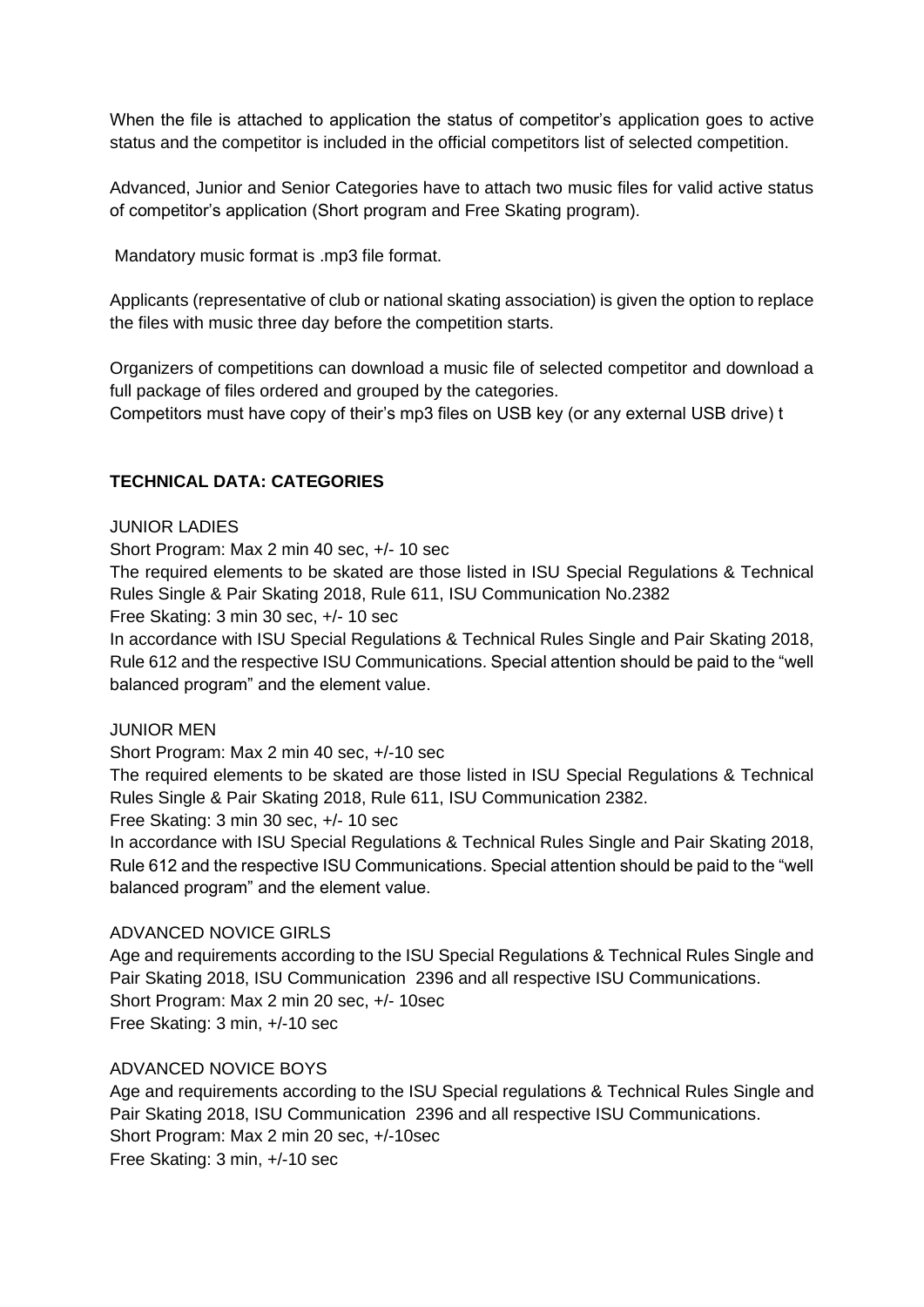#### INTERMEDIATE NOVICE GIRLS

Age requirements: Intermediate Novice skater has not reached the age of fifteen (15) – 1.7.2007.

Requirements according to the ISU Special Regulations & Technical Rules Single and Pair Skating 2018, ISU Communication 2396 and all respective ISU Communications. Free Skating: 3 min, +\- 10 sec

#### INTERMEDIATE NOVICE BOYS

Age requirements: Intermediate Novice skater has not reached the age of fifteen (15) – 1.7.2007.

Requirements according to the ISU Special Regulations & Technical Rules Single and Pair Skating 2018, ISU Communication 2396 and all respective ISU Communications. Free Skating: 3 min, +\- 10 sec

#### BASIC NOVICE I. GIRLS

Age requirements: Basic Novice I. skater has not reached the age of thirteen (13) - 1.7.2009. Requirements according to the ISU Special Regulations & Technical Rules Single and Pair Skating 2018, ISU Communication 2396 and all respective ISU Communications. Free Skating: 2 min 30 sec, +/- 10 sec

#### BASIC NOVICE II. GIRLS

Age requirements: Basic Novice II. skater has not reached the age of twelve (12) - 1.7.2010. Requirements according to the ISU Special Regulations & Technical Rules Single and Pair Skating 2018, ISU Communication 2396 and all respective ISU Communications. Free Skating: 2 min 30 sec, +/- 10 sec

#### BASIC NOVICE III. GIRLS

Age requirements: Basic Novice III. skater has not reached the age of eleven (11) - 1.7.2011. Requirements according to the ISU Special Regulations & Technical Rules Single and Pair Skating 2018, ISU Communication 2396 and all respective ISU Communications. Free Skating: 2 min 30 sec, +/- 10 sec

#### BASIC NOVICE BOYS

Age requirements: Basic Novice A skater has not reached the age of thirteen (13) - 1.7.2009. Requirements according to the ISU Special Regulations & Technical Rules Single and Pair Skating 2018, ISU Communication 2396 and all respective ISU Communications. Free Skating: 2 min 30 sec, +/- 10 sec

#### CUBS I. GIRLS

Age requirements: Cubs Skater is, who was born: 1.7.2012 – 30.6.2013 Free Skating: 2 min, +/- 10 sec

CUBS II. GIRLS Age requirements: Cubs Skater is, who was born: 1.7.2013 – 30.6.2014 Free Skating: 2 min, +/- 10 sec

#### CUBS BOYS

Age requirements: Cubs Skater is, who was born: 1.7.2012 – 30.6.2014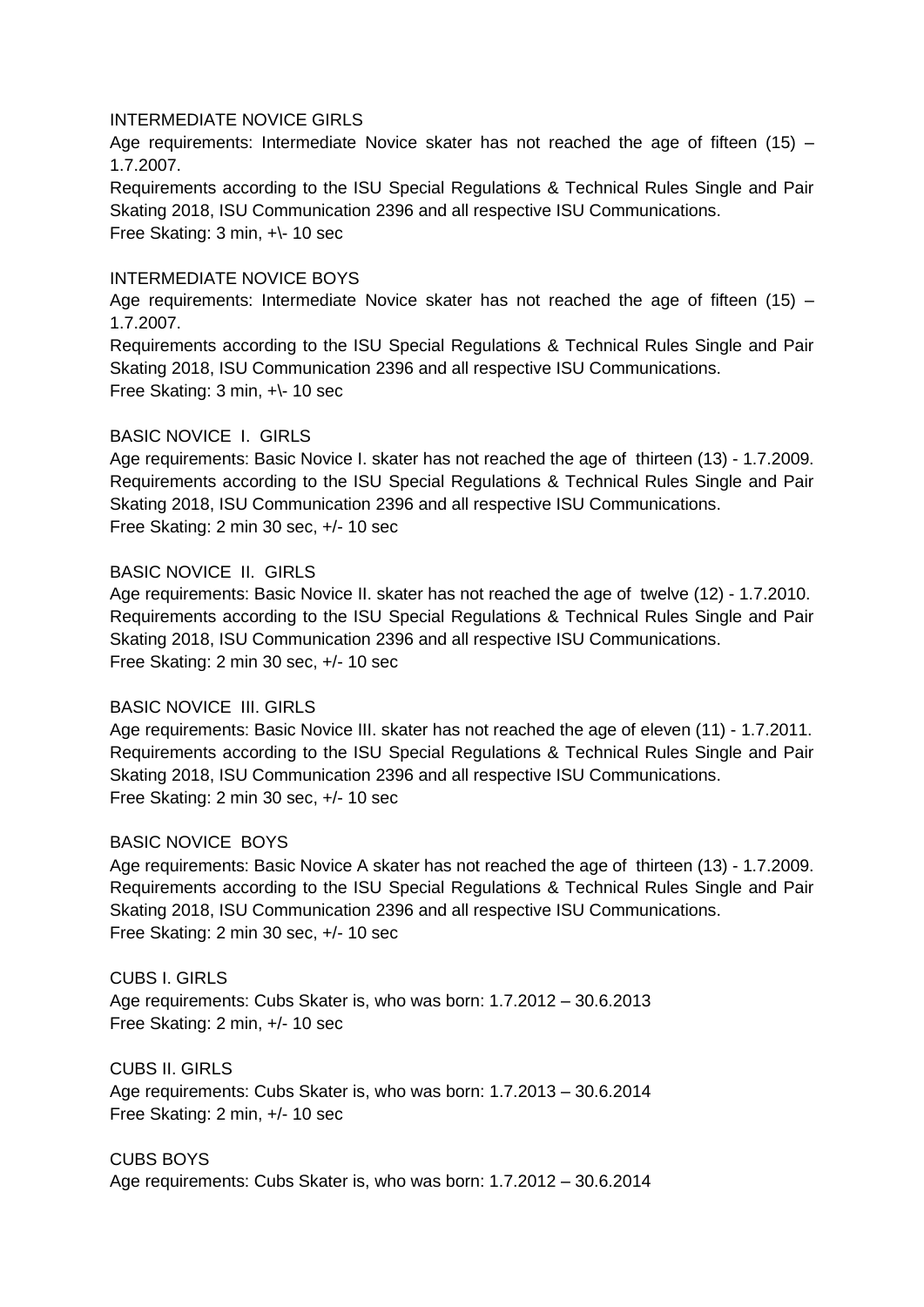Free Skating: 2 min, +/- 10 sec

A well balanced CUBS Free Skating Program must contain:

a) Maximum of 4 jump elements for Girls and Boys, one of which must be an Axel type jump. There may be up to two (2) jump combinations or sequences. Jump combination can contain only two (2) jumps. Triple jumps are not permitted. Any single or double jump (including Double Axel) cannot be executed more than twice in total.

b) There must be a maximum of two (2) spins of a different nature (abbreviation), one of which must be a spin combination with or without change of foot (minimum of six (6) revolutions in total) and one spin with no change of position and with or without change of foot (minimum of six (6) revolutions in total). Flying entry is allowed.

c) There must be a maximum:

for Girls one (1) Choreographic sequence which includes at least one 3 seconds long spiral position. The sequence will have a fixed Base value and evaluated in GOE only.

for Boys maximum of one (1) step sequence with a fixed Base value and evaluated in GOE only.

Level explanation: For all elements which, are subject to Levels, only features up to Level 2 will be counted. Any additional features will not count for Level requirements and will be ignored by the Technical Panel.

The Program Components are only judged in

- Skating Skills

- Performance/Execution

The factor of the Program Components is 2.5

CHICKS I. GIRLS Age requirements: Chicks Skater is, who was born: 1.7.2014 – 30.6.2015 Free Skating: 2 min, +/- 10 sec

CHICKS II. GIRLS Age requirements: Chicks Skater is, who was born: 1.7.2015 and younger. Free Skating: 2 min, +/- 10 sec

CHICKS BOYS Age requirements: Chicks Skater is, who was born: 1.7.2014 and younger Free Skating: 2 min, +/- 10 sec

A well balanced CHICKS Free Skating Program must contain:

a) Maximum of 4 jump elements for Girls and Boys, one of which must be an Axel type jump. There may be up to two (2) jump combinations or sequences. Jump combination can contain only two (2) jumps. Triple jumps are not permitted. Any single or double jump (including Double Axel) cannot be executed more than twice in total.

b) There must be a maximum of two (2) spins of a different nature (abbreviation), one of which must be a spin combination with or without change of foot (minimum of six (6) revolutions in total) and one spin with no change of position and with or without change of foot (minimum of six (6) revolutions in total). Flying entry is allowed.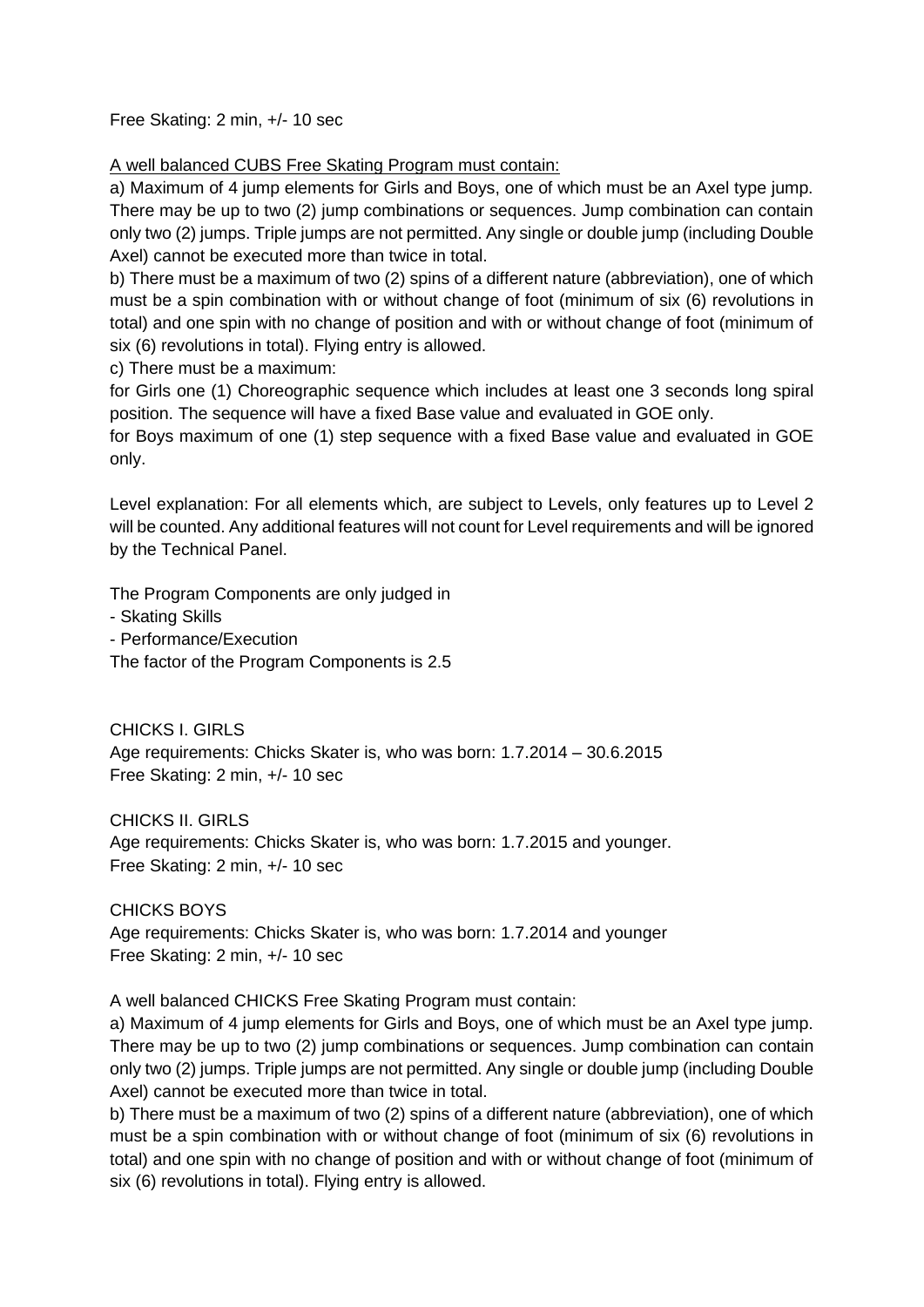c) There must be a maximum:

for Girls one (1) Choreographic sequence which includes at least one 3 seconds long spiral position. The sequence will have a fixed Base value and evaluated in GOE only.

for Boys maximum of one (1) step sequence with a fixed Base value and evaluated in GOE only.

Level explanation: For all elements which, are subject to Levels, only features up to Level 2 will be counted. Any additional features will not count for Level requirements and will be ignored by the Technical Panel.

The Program Components are only judged in

- Skating Skills
- Performance/Execution

The factor of the Program Components is 2.5

The same ISU Rules regarding judging, refereeing and the work of the Technical Panel apply as in Junior and Senior International Competitions

#### OTHER CATEGORIES

The Organizing Committee of each contest can also include the another ISU category of Figure skating: Senior, Dance, Pairs and Groups.

The position of these categories will not affect the final score for the participants.

## **JUDGING SYSTEM**

For all the categories the new judging system will be used.

#### **JUDGES**

The Panel of Judges and Technical Panel will be formed by the organizing committee and will include judges from the participating countries on the Competition.

Panel of Judges for category Cubs and Chicks will be composed of at least three judges from three different nations.

Panel of Judges for Novice, Junior and Senior will composed as determined by the relevant ISU Communications.

## **SCORING SYSTEM FOR INDIVIDUAL CATEGORIES**

After each Competition, points will be awarded to the athletes based on their ranking; minimum three competitions and more than half of the competitions held in the season can counted for the final ranking for each skater, the best three results their achieved. The final results of the European Criterium series will be announced after the last event. In case of a tie between two or more athletes, the skater who had better places on the competitions will be higher on the final ranking.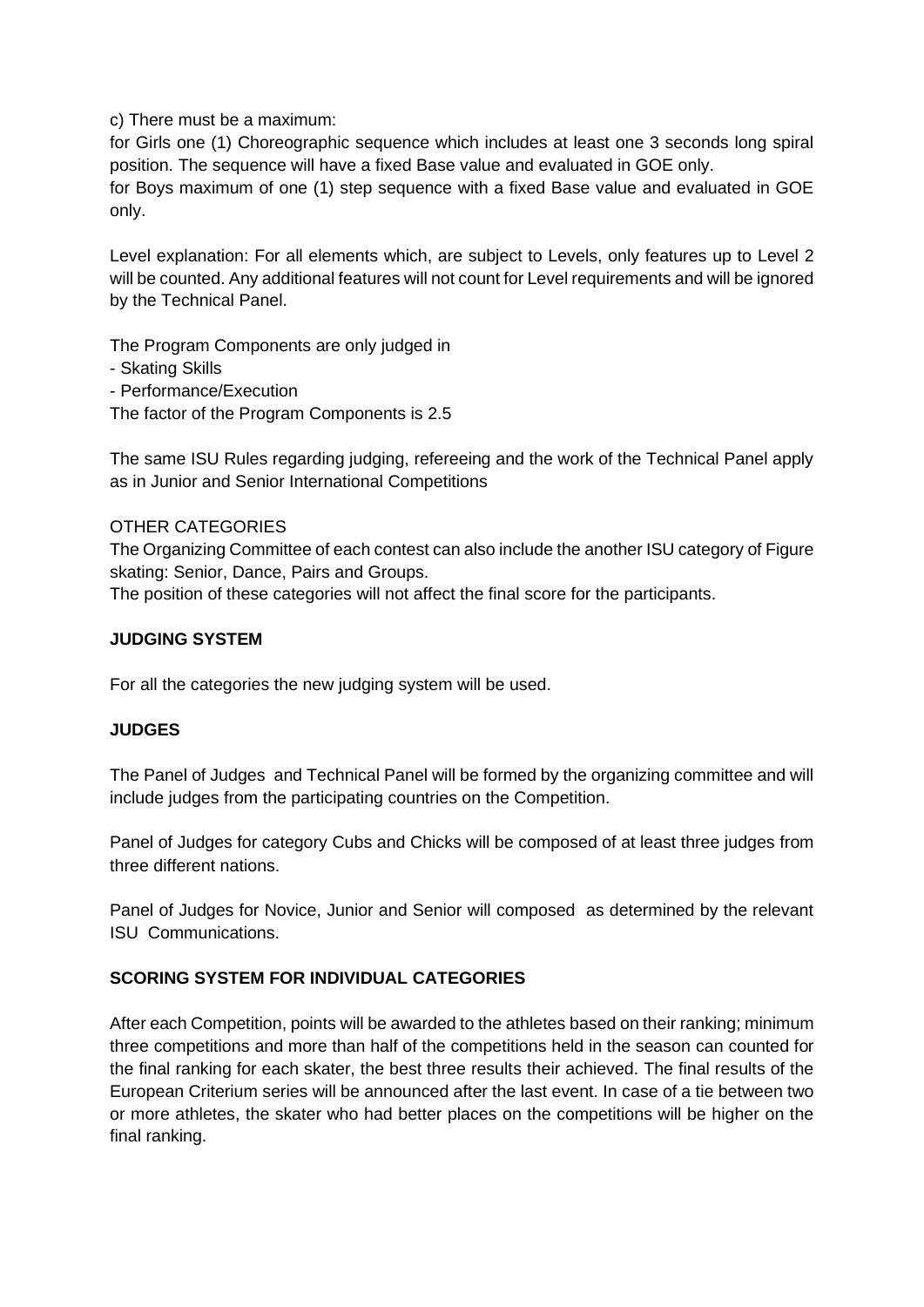Total scoring for individual competitors applies to those declared by different applicants in one trophy season only until the first change (clubs, associations, federations, ...), as already the case for joint scoring for clubs / federations.

Points for the final ranking on the competition will be awarded as followed: 1st place, 15 points 2nd place, 12 points 3rd place, 10 points 4th place, 9 points 5th place, 8 points 6th place, 7 points 7th place, 6 points 8th place, 5 points 9th place, 4 points 10th place, 3 points 11th place, 2 points all other athletes receive 1 point

#### **SCORING SYSTEM FOR PARTICIPANTS**

The final ranking of participants (club, skating federation or skating association) will be calculated from the points of their skaters on the ranking. Only two skaters results per a category can be counted of each participant. In final ranking can be counted only the three best results for each participant.

In case of tie between two or more participants the one that attended on more competitions will be higher on the final ranking. If there is still a tie then the participant which had skaters in more categories will be higher at the end.

#### **AWARDING**

The Organizing Committee for each contest will provide the awards as follows: 1st place medals, cup or diplomas 2nd place medals, cup or diplomas 3rd place medals, cup or diplomas Diplomas for all athletes.

#### **FINAL AWARDING**

At the last event of the European Criterium series the individual winners of the final ranking of each category and the best participants will get a trophy. At least three complete competitions in one season are required to award trophies.

#### **ENTRY FEE**

Entry fee on the competitions is maximum 60 EUR/ skater.